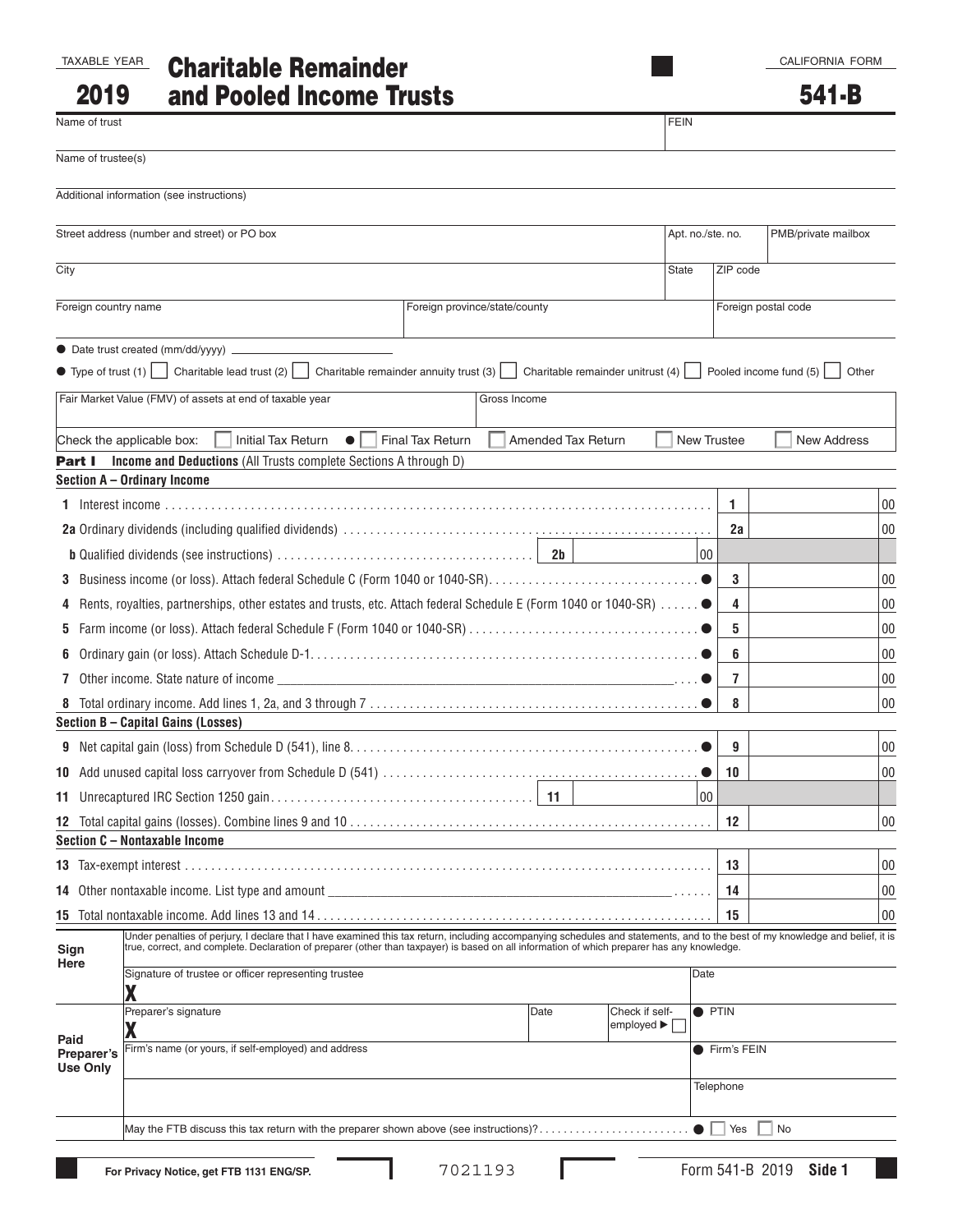#### **Section D – Deductions**

|         | 16 | 00 |
|---------|----|----|
|         | 17 | 00 |
|         | 18 | 00 |
|         | 19 | 00 |
|         | 20 | 00 |
|         | 21 | 00 |
| 22<br>n |    |    |

■

## **Section E – Deductions Allocable to Income Categories** (IRC Section 664 trust only)

| 23a             | 00 |
|-----------------|----|
| 23 <sub>b</sub> | 00 |
| 24a             | 00 |
| 24b             | 00 |
| 25a             | 00 |
| 25 <sub>b</sub> | 00 |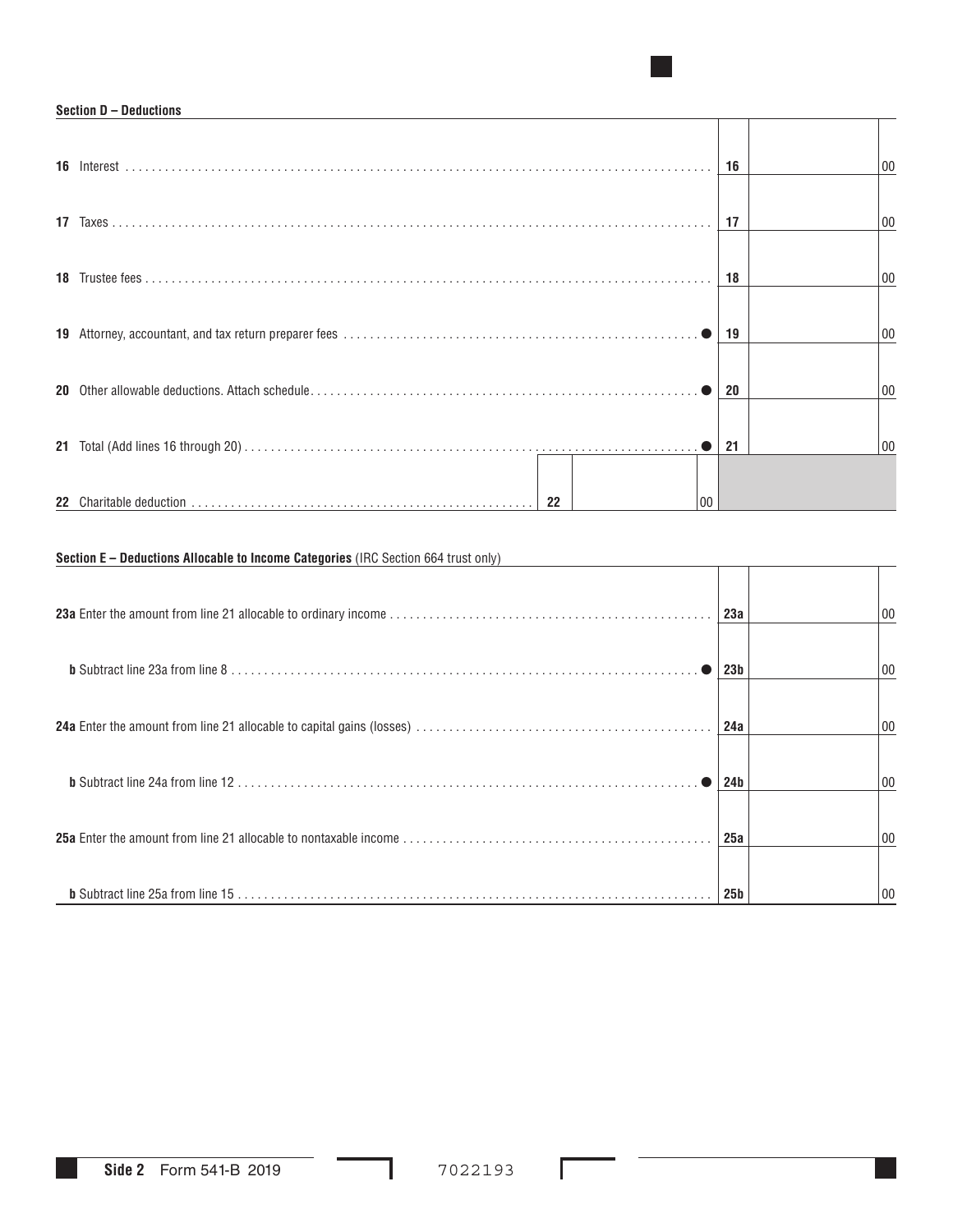| <b>Part II</b> Unrelated Business Taxable Income                                                                                              |                                             |                                                                 |                 |                          |                  |
|-----------------------------------------------------------------------------------------------------------------------------------------------|---------------------------------------------|-----------------------------------------------------------------|-----------------|--------------------------|------------------|
|                                                                                                                                               |                                             |                                                                 |                 |                          | No               |
|                                                                                                                                               |                                             | or overpaid $\tan x \ldots$ \$ ___                              |                 |                          |                  |
| Schedule of Distributable Income (IRC Section 664 trust only)<br>Part III                                                                     |                                             |                                                                 |                 |                          |                  |
| Accumulations                                                                                                                                 | (a)<br>Ordinary income                      | (b)<br>Capital gains (losses)                                   |                 | (c)<br>Nontaxable income |                  |
| 27 Undistributed income from prior taxable years                                                                                              |                                             |                                                                 |                 |                          |                  |
| 28 Current taxable year net income year<br>• In column (a), enter the amount from line 23b<br>• In column (b), enter the amount from line 24b |                                             |                                                                 |                 |                          |                  |
| • In column (c), enter the amount from line 25b                                                                                               |                                             |                                                                 |                 |                          |                  |
| 29 Total distributable income. Add lines 27 and 28                                                                                            |                                             |                                                                 |                 |                          |                  |
| <b>Distributions of Principal for Charitable Purposes</b><br><b>Part IV-A</b>                                                                 |                                             |                                                                 |                 |                          |                  |
|                                                                                                                                               |                                             |                                                                 | 30              |                          | 00               |
| 31 Principal distributed during the current taxable year for charitable puposes.                                                              |                                             |                                                                 |                 |                          |                  |
| Fill in the information for columns $(A)$ , $(B)$ , and $(C)$ and enter the amount distributed on the space to the right.                     |                                             |                                                                 |                 |                          |                  |
| (A)<br>Payee's name and address                                                                                                               | (B)<br>Date of distribution<br>(mm/dd/yyyy) | (C)<br>Charitable purpose and description of assets distributed |                 |                          |                  |
| a                                                                                                                                             |                                             |                                                                 |                 |                          |                  |
|                                                                                                                                               |                                             |                                                                 |                 |                          |                  |
|                                                                                                                                               |                                             |                                                                 | 31a             |                          | $00\,$           |
| b                                                                                                                                             |                                             |                                                                 |                 |                          |                  |
|                                                                                                                                               |                                             |                                                                 |                 |                          |                  |
|                                                                                                                                               |                                             |                                                                 |                 |                          |                  |
| C                                                                                                                                             |                                             |                                                                 | 31 b            |                          | $00\,$           |
|                                                                                                                                               |                                             |                                                                 |                 |                          |                  |
|                                                                                                                                               |                                             |                                                                 |                 |                          |                  |
|                                                                                                                                               |                                             |                                                                 | 31c             |                          | 00               |
| Accumulated Income Set Aside and Income Distributions for Charitable Purposes<br><b>Part IV-B</b>                                             |                                             |                                                                 | 32              |                          | 00               |
| 33a Accumulated income set aside in prior taxable years for which a deduction was claimed under IRC Section 642(c)                            |                                             |                                                                 | 33a             |                          | 00               |
|                                                                                                                                               |                                             |                                                                 | 33 <sub>b</sub> |                          | 00               |
| <b>34</b> Add lines 33a and 33b                                                                                                               |                                             |                                                                 | 34              |                          | 00               |
| 35 Distributions made during the taxable year:                                                                                                |                                             |                                                                 |                 |                          |                  |
| • For income set aside in prior taxable years for which a deduction was claimed under IRC Section 642(c),                                     |                                             |                                                                 |                 |                          |                  |
| • For charitable purposes for which a charitable deduction was claimed under IRC Section 642(c) in the current taxable year.                  |                                             |                                                                 |                 |                          |                  |
| Fill in the information for columns (A), (B), and (C) and enter the amount distributed on the line to the right.                              |                                             |                                                                 |                 |                          |                  |
| (A)<br>Payee's name and address                                                                                                               | (B)<br>Date of distribution<br>(mm/dd/yyyy) | Charitable purpose and description of assets distributed        |                 |                          |                  |
| a                                                                                                                                             |                                             |                                                                 |                 |                          |                  |
|                                                                                                                                               |                                             |                                                                 |                 |                          |                  |
|                                                                                                                                               |                                             |                                                                 | 35a             |                          | $ 00\rangle$     |
| b                                                                                                                                             |                                             |                                                                 |                 |                          |                  |
|                                                                                                                                               |                                             |                                                                 |                 |                          |                  |
|                                                                                                                                               |                                             |                                                                 | 35 <sub>b</sub> |                          |                  |
| C                                                                                                                                             |                                             |                                                                 |                 |                          | 00               |
|                                                                                                                                               |                                             |                                                                 |                 |                          |                  |
|                                                                                                                                               |                                             |                                                                 |                 |                          |                  |
|                                                                                                                                               |                                             |                                                                 | 35c             |                          | 00               |
|                                                                                                                                               |                                             |                                                                 | 36<br>37        |                          | $00\,$<br>$00\,$ |
|                                                                                                                                               |                                             |                                                                 |                 |                          |                  |

■

 $\overline{\phantom{0}}$  $\sim$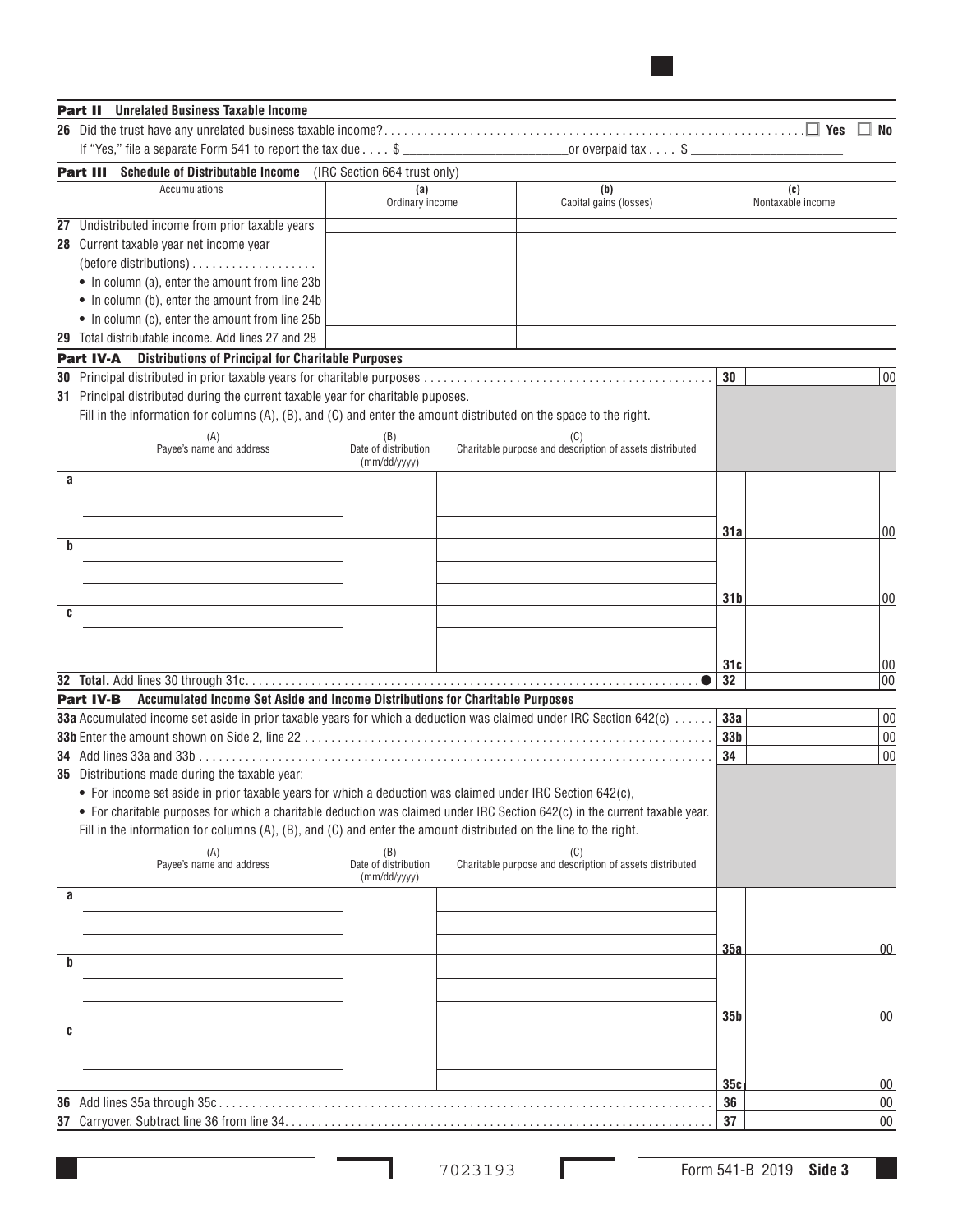Part V **Balance Sheet** 

| <b>Assets</b>                                                               |                 |                 | (a)<br>Beginning-of-Year<br><b>Book Value</b> | (b)<br>End-of-Year<br><b>Book Value</b> | $\overline{c}$<br>FMV (see instructions) |
|-----------------------------------------------------------------------------|-----------------|-----------------|-----------------------------------------------|-----------------------------------------|------------------------------------------|
|                                                                             |                 | 38              |                                               |                                         |                                          |
|                                                                             |                 | 39              |                                               |                                         |                                          |
| 40 a Accounts receivable                                                    | 40a             |                 |                                               |                                         |                                          |
| <b>b</b> Less: allowance for doubtful accounts $\ldots$ , $\ldots$          | 40 <sub>b</sub> |                 |                                               |                                         |                                          |
| 41 Receivables due from officers, directors, trustees, and                  |                 |                 |                                               |                                         |                                          |
|                                                                             |                 | 41              |                                               |                                         |                                          |
| 42 a Other notes and loans receivable                                       | 42a             |                 |                                               |                                         |                                          |
| <b>b</b> Less: allowance for doubtful accounts $\ldots$ ,,,,,,,,,           | 42 <sub>b</sub> |                 |                                               |                                         |                                          |
|                                                                             |                 | 43              |                                               |                                         |                                          |
|                                                                             |                 | 44              |                                               |                                         |                                          |
| 45 a Investments - U.S. and state government obligations. Attach schedule.  |                 | 45а             |                                               |                                         |                                          |
| <b>b</b> Investments - corporate stock. Attach schedule                     |                 | 45 <sub>b</sub> |                                               |                                         |                                          |
| c Investments - corporate bonds. Attach schedule                            |                 | 45c             |                                               |                                         |                                          |
| 46 a Investments - land, buildings, and equipment basis.                    |                 |                 |                                               |                                         |                                          |
|                                                                             | <b>46a</b>      |                 |                                               |                                         |                                          |
| <b>b</b> Less: accumulated depreciation                                     | 46 <b>b</b>     |                 |                                               |                                         |                                          |
|                                                                             |                 | 47              |                                               |                                         |                                          |
| 48 a Land, buildings, and equipment (trade or business):                    |                 |                 |                                               |                                         |                                          |
|                                                                             | 48a             |                 |                                               |                                         |                                          |
| <b>b</b> Less: accumulated depreciation                                     | 48b             |                 |                                               |                                         |                                          |
|                                                                             |                 | 49              |                                               |                                         |                                          |
|                                                                             |                 | 50              | lo                                            |                                         | O                                        |
| <b>Liabilities</b>                                                          |                 |                 |                                               |                                         |                                          |
|                                                                             |                 | 51              |                                               |                                         |                                          |
|                                                                             |                 | 52              |                                               |                                         |                                          |
| 53 Loans from officers, directors, trustees, and other disqualified persons |                 | 53              |                                               |                                         |                                          |
| 54 Mortgages and other notes payable. Attach schedule                       |                 | 54              |                                               |                                         |                                          |
|                                                                             |                 | 55              |                                               |                                         |                                          |
|                                                                             |                 | 56              | lo                                            | $\bullet$                               | $\bullet$                                |
| <b>Net Assets</b>                                                           |                 |                 |                                               |                                         |                                          |
|                                                                             |                 | 57              |                                               |                                         |                                          |
|                                                                             |                 | <b>58a</b>      |                                               |                                         |                                          |
|                                                                             |                 | 58b             |                                               |                                         |                                          |
|                                                                             |                 | 58c             |                                               |                                         |                                          |
| 59 Total net assets. Add lines 57 through 58c                               |                 | 59              | lo                                            |                                         |                                          |
|                                                                             |                 | 60              |                                               |                                         |                                          |

■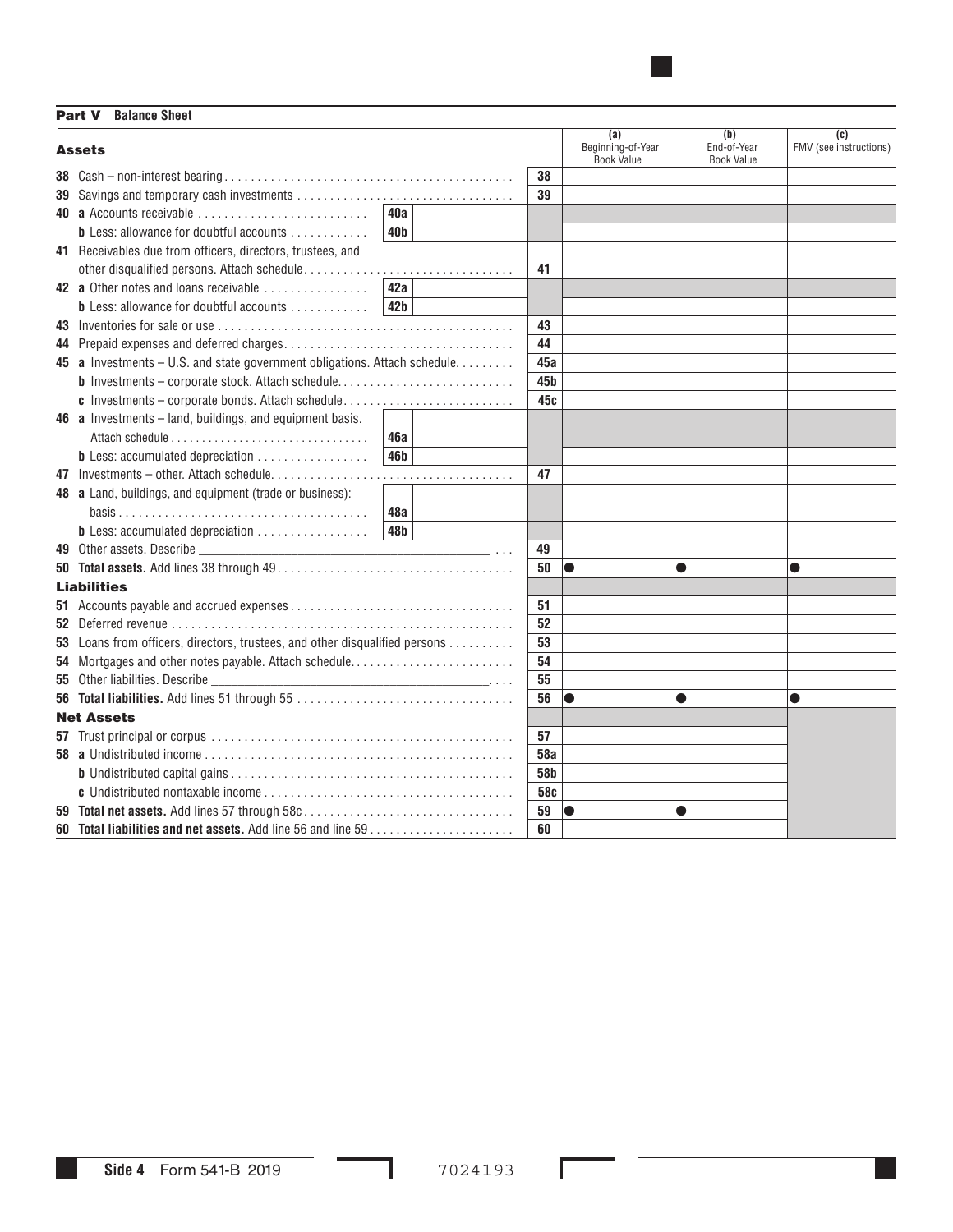| Part VI-A Charitable Remainder Annuity Trust (CRAT) Information (Complete only if a IRC Section 664 CRAT)                                                   |     |  |               |
|-------------------------------------------------------------------------------------------------------------------------------------------------------------|-----|--|---------------|
| 61 a Enter the initial fair market value (FMV) of the property placed in the trust                                                                          | 61a |  | 00            |
|                                                                                                                                                             | 61b |  | 00            |
| Part VI-B Charitable Remainder Unitrust (CRUT) Information (Complete only if a IRC Section 664 CRUT)                                                        |     |  |               |
|                                                                                                                                                             |     |  | ⊿ No          |
| 63 Is the CRUT a net income with make-up charitable remainder unitrust (NIMCRUT) as described in IRC Regulations Section 1.664-3(a)(1)(i)(b)(2)? $\Box$ Yes |     |  | $\Box$ No     |
|                                                                                                                                                             |     |  | $\Box$ No     |
|                                                                                                                                                             |     |  |               |
|                                                                                                                                                             |     |  |               |
|                                                                                                                                                             | 65a |  | $\frac{0}{0}$ |
| <b>b</b> Unitrust amount. Subtract line 56, column (c) from line 50, column (c) and multiply the result by the percentage                                   |     |  |               |
|                                                                                                                                                             | 65b |  | 00            |
| If "Yes," on line 62 or line 63, go to line 66a. Otherwise skip lines 66a through 67b and enter the line 65b                                                |     |  |               |
| amount on line 68.                                                                                                                                          |     |  |               |
|                                                                                                                                                             | 66a |  | 00            |
| If "Yes," on line 62, go to line 66b. If "Yes," on line 63, skip line 66b and go to line 67a.                                                               |     |  |               |
|                                                                                                                                                             | 66b |  | 00            |
|                                                                                                                                                             |     |  |               |
|                                                                                                                                                             | 67a |  | $00\,$        |
|                                                                                                                                                             | 67b |  | 00            |
| If lines 67a and 67b are completed, enter the smaller of line 66a or line 67b on line 68.                                                                   |     |  |               |
|                                                                                                                                                             | 68  |  | 00            |
| 69 Carryover of accumulated distribution deficiency (only for trusts that answered "Yes" on line 63.)                                                       |     |  |               |
|                                                                                                                                                             | 69  |  | 00            |
|                                                                                                                                                             | 70  |  | 00            |
|                                                                                                                                                             |     |  | No            |
|                                                                                                                                                             |     |  | $\Box$ No     |
| Part VII Questionnaire for Charitable Lead Trusts, Pooled Income Funds, and Charitable Remainder Trusts                                                     |     |  |               |
| Section A - All Trusts                                                                                                                                      |     |  |               |
|                                                                                                                                                             |     |  |               |
|                                                                                                                                                             |     |  |               |
| If either box is checked and this is not a final tax return, attach an explanation.                                                                         |     |  |               |
| Section B - Charitable Lead Trusts                                                                                                                          |     |  |               |
| 75 Enter the amount of annuity or unitrust payments required to be paid to charitable beneficiaries for 2019                                                | 75  |  | 00            |
| Section C - Pooled Income Funds                                                                                                                             |     |  |               |
|                                                                                                                                                             | 76  |  | 00            |
|                                                                                                                                                             | 77  |  | 00            |
| 78 Enter any amounts that were required to be distributed to the remainder beneficiary that remain undistributed                                            | 78  |  | $00\,$        |
| 79 Enter the amount of income required to be paid to the charitable remainder beneficiary for 2019                                                          | 79  |  | 00            |
| Section D - Charitable Remainder Trusts                                                                                                                     |     |  |               |
| 80 Check this box if you are filing for a charitable remainder annuity trust or a charitable remainder unitrust whose charitable interests                  |     |  |               |
|                                                                                                                                                             |     |  |               |
| 81 Check this box if you are making an election under IRC Regulations Section $1.664-2(a)(1)(i)(a)(2)$ or $1.664-3(a)(1)(i)(g)(2)$ to treat                 |     |  |               |
|                                                                                                                                                             |     |  |               |
|                                                                                                                                                             |     |  |               |
|                                                                                                                                                             |     |  | <b>No</b>     |
|                                                                                                                                                             |     |  | ∃ No          |
|                                                                                                                                                             |     |  | $\square$ No  |
|                                                                                                                                                             |     |  |               |
|                                                                                                                                                             |     |  |               |
|                                                                                                                                                             |     |  |               |
| If "Yes," attach a copy of the signed agreement.                                                                                                            |     |  |               |
| 86 At any time during the calendar year 2019, did the trust have an interest in or a signature or other authority over a bank, securities,                  |     |  |               |
|                                                                                                                                                             |     |  |               |
|                                                                                                                                                             |     |  |               |
|                                                                                                                                                             |     |  |               |

 $\overline{\phantom{0}}$  $\sim$  ■